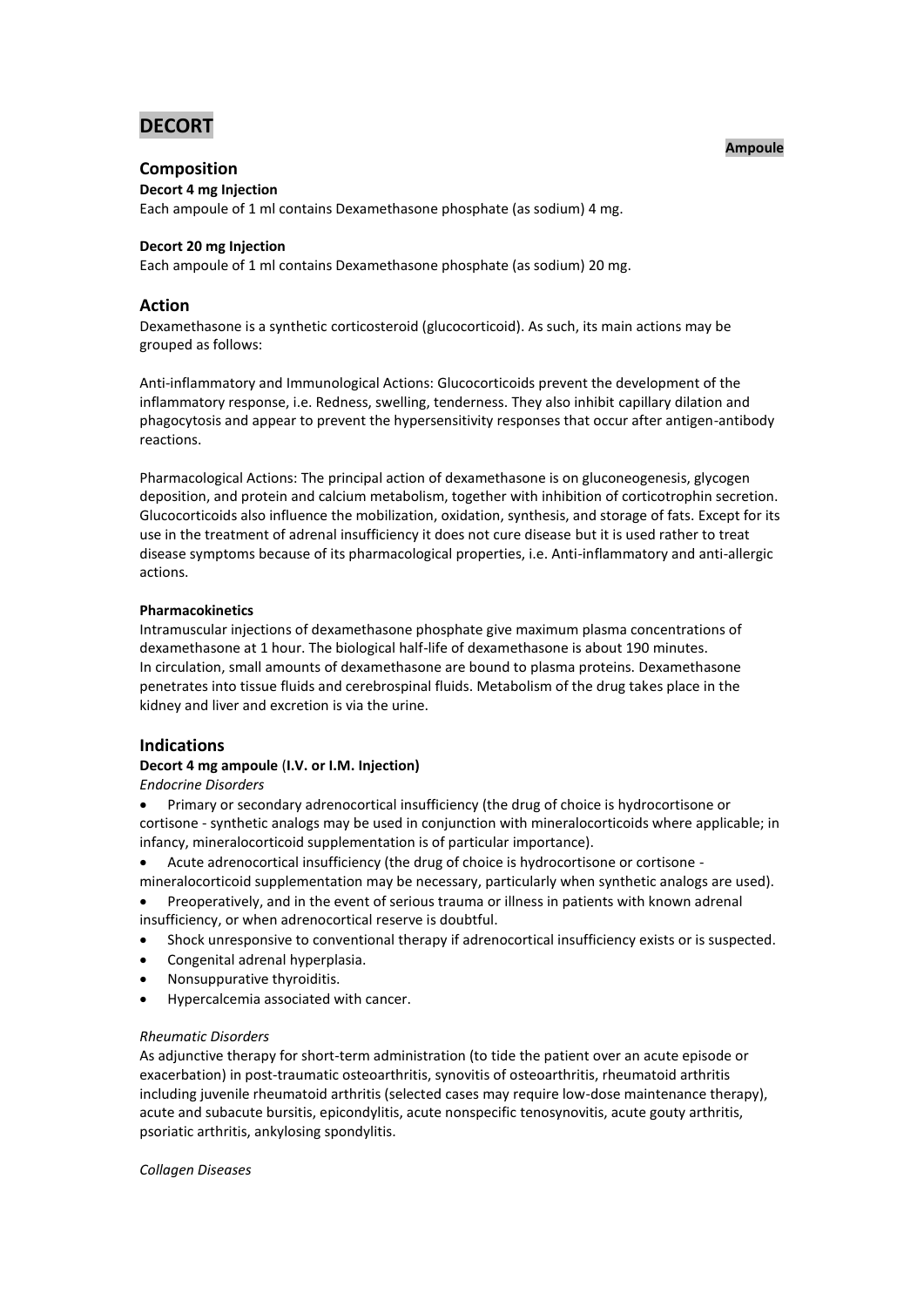During an exacerbation or as maintenance therapy in selected cases of systemic lupus erythematosus and acute rheumatic carditis.

#### *Dermatological*

Pemphigus, severe erythema multiforme (Stevens-Johnson syndrome), exfoliative dermatitis, bullous dermatitis herpetiformis, severe seborrheic dermatitis, severe psoriasis, mycosis fungoides.

#### *Allergic States*

Severe or incapacitating allergic conditions intractable to adequate trials of conventional treatment in bronchial asthma, contact dermatitis, atopic dermatitis, serum sickness, seasonal or perennial allergic rhinitis, drug hypersensitivity reactions, urticarial transfusion reactions, acute non-infectious laryngeal edema (adrenaline is the drug of first choice).

#### *Ophthalmological*

Severe, acute and chronic allergic and inflammatory processes involving the eye, such as herpes zoster ophthalmicus, iritis, iridocyclitis, chorioretinitis, diffuse posterior uveitis and choroiditis, optic neuritis, sympathetic ophthalmia, anterior segment inflammation, allergic conjunctivitis, keratitis, allergic corneal marginal ulcers.

#### *Gastrointestinal*

To tide the patient over a critical period of disease in the systemic therapy of ulcerative colitis and regional enteritis.

#### *Respiratory*

Symptomatic sarcoidosis, berylliosis, fulminating or disseminated pulmonary tuberculosis when used concurrently with appropriate antituberculous chemotherapy, Loeffler's syndrome not manageable by other means, aspiration pneumonitis.

#### *Hematological*

Autoimmune hemolytic anemia, idiopathic thrombocytopenic purpura in adults (I.V. only; I.M. administration is contraindicated), secondary thrombocytopenia in adults, erythroblastopenia (RBC anemia), congenital (erythroid) hypoplastic anemia.

#### *Neoplastic Diseases*

Palliative management of leukemias and lymphomas in adults, and acute leukemia of childhood.

#### *Edematous States*

To induce diuresis or remission of proteinuria in the nephrotic syndrome, without uremia of the idiopathic type, or that due to lupus erythematosus.

#### *Miscellaneous*

- Tuberculous meningitis with subarachnoid block or impending block when used concurrently with appropriate antituberculous chemotherapy, trichinosis with neurological or myocardial involvement.
- Diagnostic testing of adrenocortical hyperfunction.

 Cerebral edema associated with primary or metastatic brain tumour, craniotomy or head injury. Use in cerebral edema is not a substitute for careful neurosurgical evaluation and definitive management, such as neurosurgery or other specific therapy

#### *Intra-articular or Soft Tissue Injection*

Adjunctive therapy for short-term administration (to tide the patient over an acute episode or exacerbation) in synovitis of osteoarthritis, rheumatoid arthritis, acute and subacute bursitis, epicondylitis, acute nonspecific tenosynovitis, acute gouty arthritis, post-traumatic osteoarthritis.

#### *Intralesional Injection*

Keloids.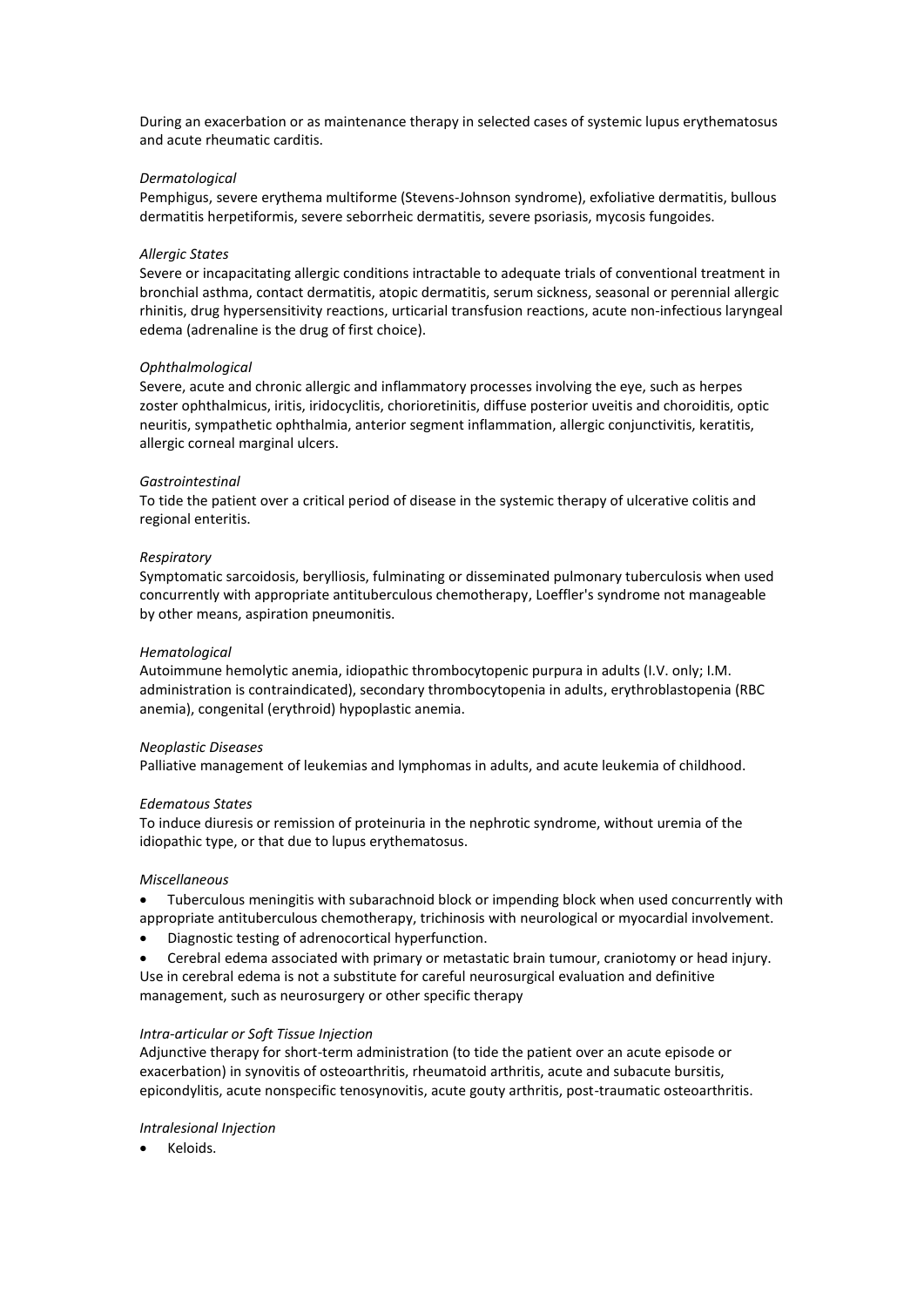Localized hypertrophic, infiltrated, inflammatory lesions of lichen planus, psoriatic plaques, granuloma annulare, lichen simplex chronicus (neurodermatitis). Discoid lupus erythematosus.

- Necrobiosis lipoidica diabeticorum.
- Alopecia areata.
- May also be useful in cystic tumors of an aponeurosis or tendon (ganglia).

### **Decort 20 mg Injection**

Intravenous use as adjunctive treatment of severe shock of hemorrhagic, traumatic. Surgical or septic origin.

# **Contraindications**

- Known hypersensitivity to Dexamethasone.
- Systemic fungal infections.

Administrations of vaccines, including smallpox, especially in patients receiving high

corticosteroid dosages, are contraindicated because of possible neurological complications and a lack of antibody response.

### **Warnings**

The lowest possible dose of corticosteroid should be used to control the condition being treated. When reduction in dosage is possible, it should be gradual.

In patients receiving corticosteroid therapy and subjected to unusual stress, such as trauma or surgery, increased dosage of corticosteroids before, during and after the stressful situation, is indicated.

Because rare instances of anaphylactoid reactions have occurred in patients receiving parenteral corticosteroid therapy, appropriate precautionary measures should be taken prior to administration, especially when the patient has a history of allergy to any drug.

These preparations contain a sulphite preservative that may cause allergic-type reactions, including anaphylactic symptoms and life-threatening or less severe asthmatic episodes in certain susceptible individuals. The overall prevalence of sulphite sensitivity in the general population is unknown, but is probably low. Sulphite sensitivity is observed more frequently in asthmatic individuals.

Dietary salt restriction and potassium supplementation may be necessary, especially if this drug is administered in high doses. Calcium levels should be monitored, since corticosteroids increase calcium excretion.

Prolonged use may produce posterior subcapsular cataracts and glaucoma with possible damage to the optic nerves. It may also enhance the establishment of secondary ocular infections due to fungi or viruses.

Corticosteroids may mask some signs of infection, and new infections may appear during their use. If an infection occurs during therapy, a suitable antimicrobial agent should promptly control it.

The use of systemic corticosteroids in active tuberculosis should be restricted to cases of fulminating or disseminated disease, where the corticosteroid is used for management of the disease in conjunction with an appropriate antituberculous regimen.

If corticosteroids are indicated in patients with latent tuberculosis or tuberculin reactivity, close observation is necessary as reactivation of the disease may occur. During prolonged corticosteroid therapy, these patients should receive chemoprophylaxis.

Amebiasis, whether latent or active, should be ruled out before therapy with a corticosteroid is instituted in patients prone to the disease, e.g. patients with unexplained diarrhea or patients who have spent time in endemic areas.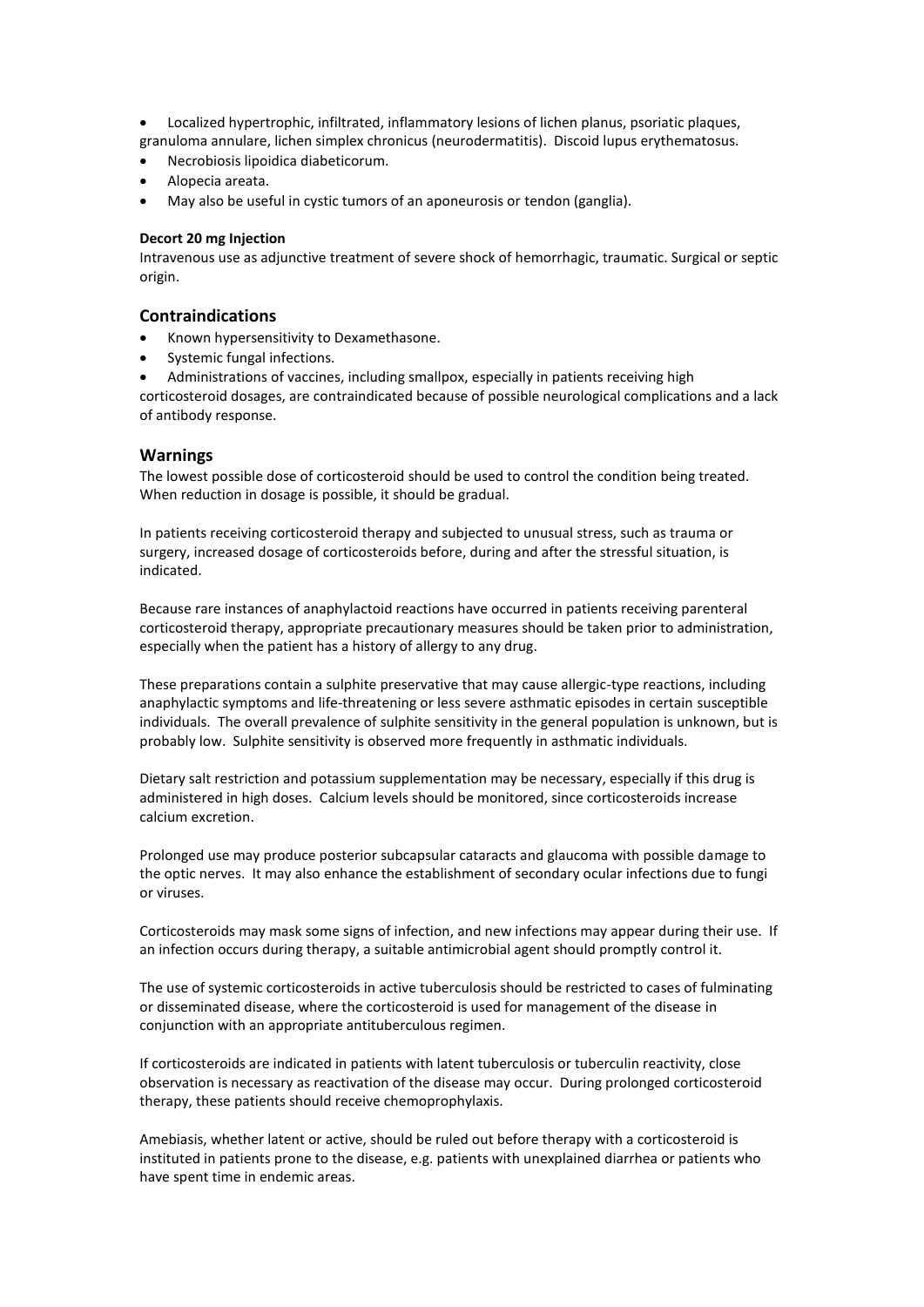### **Pregnancy**

### *Category C*

Animal reproduction studies have shown an adverse effect on the fetus and there are no adequate and well-controlled studies in humans, but potential benefits may warrant use of the drug in pregnant women despite potential risks.

#### **Nursing Mothers**

Corticosteroids appear in breast milk and can suppress growth, interfere with endogenous corticosteroid production, or cause other unwanted effects. Mothers taking pharmacological doses of corticosteroids should be advised not to breastfeed.

### **Adverse Reactions**

### **Fluid and Electrolyte Disturbances**

Sodium retention, fluid retention, congestive heart failure in susceptible patients, potassium loss, hypokalemic alkalosis, hypertension.

### **Musculoskeletal**

Muscle weakness, steroid myopathy, loss of muscle mass, tendon rupture, osteoporosis, vertebral compression fractures, aseptic necrosis of femoral and humeral heads, pathological fractures of long bones.

### **Gastrointestinal**

Peptic ulcer with possible subsequent perforation and hemorrhage, pancreatitis, abdominal distension, ulcerative esophagitis.

### **Dermatological**

Impaired wound healing, thin fragile skin, petechiae and ecchymoses, facial erythema, increased sweating. Corticosteroids may suppress reactions to skin tests.

#### **Neurological**

Convulsions, increased intracranial pressure with papilledema (pseudotumor cerebri) usually after treatment, vertigo, headache.

#### **Endocrine**

Menstrual irregularities, development of Cushingoid state, suppression of growth in children, secondary adrenocortical and pituitary unresponsiveness (particularly in times of stress), decreased carbohydrate tolerance, manifestations of latent diabetes mellitus, increased requirements of insulin or oral hypoglycemic agents in diabetics.

#### **Ophthalmological**

Posterior subcapsular cataracts, increased intraocular pressure, glaucoma, exophthalmus.

#### **Metabolic**

Negative nitrogen balance due to protein catabolism.

#### **Cardiovascular**

Myocardial rupture following recent myocardial infarction.

#### **Other**

Anaphylactoid or hypersensitivity reactions, thromboembolism, weight gain, increased appetite, nausea, malaise, hiccups.

The following additional adverse reactions are related to parenteral corticosteroid therapy: rare instances of blindness associated with intralesional therapy around the face and head, hyper-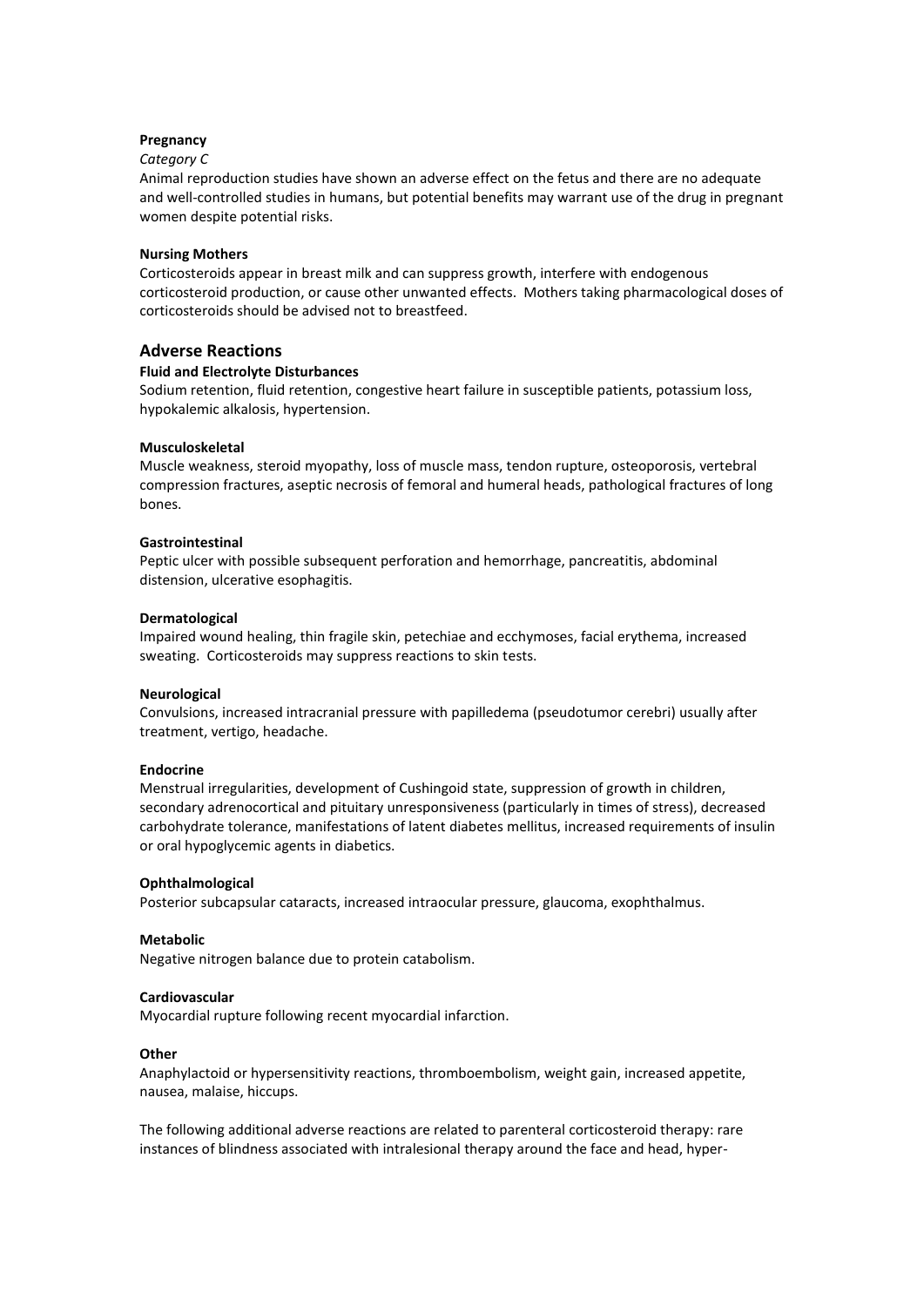pigmentation or hypopigmentation, subcutaneous and cutaneous atrophy, sterile abscess, postinjection flare (following intra-articular use) and Charcot-like arthropathy.

### **Precautions**

Drug-induced secondary adrenocortical insufficiency may be minimized by the gradual reduction of dosage. This type of relative insufficiency may persist for months after discontinuation of therapy. Therefore, in any situation of stress occurring during this period, hormone therapy should be reinstituted. Since mineralocorticoid, secretion may be impaired, salt and/or a mineralocorticoid should be administered concurrently.

Corticosteroids have an enhanced effect on patients with hypothyroidism and hepatic cirrhosis. Corticosteroids should be used with caution in patients with ocular herpes simplex because of possible corneal perforation.

Psychic derangements may appear when corticosteroids are used. These can range from euphoria, insomnia, mood swings, personality changes, and severe depression, to frank psychotic manifestations. In addition, corticosteroids may aggravate existing emotional instability or psychotic tendencies.

Corticosteroids should be used with caution in nonspecific ulcerative colitis, if there is a probability of impending perforation, abscess, or other pyrogenic infection, diverticulitis, fresh intestinal anastomoses, active or latent peptic ulcer, renal insufficiency, hypertension, osteoporosis and myasthenia gravis.

Growth and development of infants and children receiving prolonged corticosteroid therapy should be carefully observed.

# **Drug Interactions**

*Corticosteroids/ Potassium-depleting Diuretics/ Amphotericin B* Concurrent use may enhance hypokalemia; serum potassium level should be determined at frequent intervals.

#### *Corticosteroids/ Cardiac Glycosides*

Concurrent use may enhance the possibility of arrhythmias of digitalis toxicity associated with hypokalemia.

#### *Corticosteroids/ Non-steroidal Anti-inflammatory Drugs*

The ulcerogenic potential of non-steroidal anti-inflammatory drugs may be increased when used concurrently with corticosteroids.

#### *Corticosteroids/ Hypoglycemics*

Corticosteroids may increase blood glucose levels; dosage adjustment of the antidiabetic agent is necessary.

#### *Corticosteroids/ Phenytoin/ Phenobarbital/ Rifampicin/ Ephedrine*

Concurrent administration of corticosteroids with one of these drugs may enhance the metabolic clearance of the corticosteroid, resulting in decreased blood levels that require adjustment of dosage.

#### *Corticosteroids/ Salicylates*

Corticosteroids may reduce serum salicylate levels by increasing metabolism and/or clearance. Concurrent use requires caution, especially in hypoprothrombinemia.

#### *Corticosteroids/ Anticoagulants*

Although reports are conflicting, caution is recommended when these drugs are used together, especially in patients prone to gastrointestinal ulceration and hemorrhage.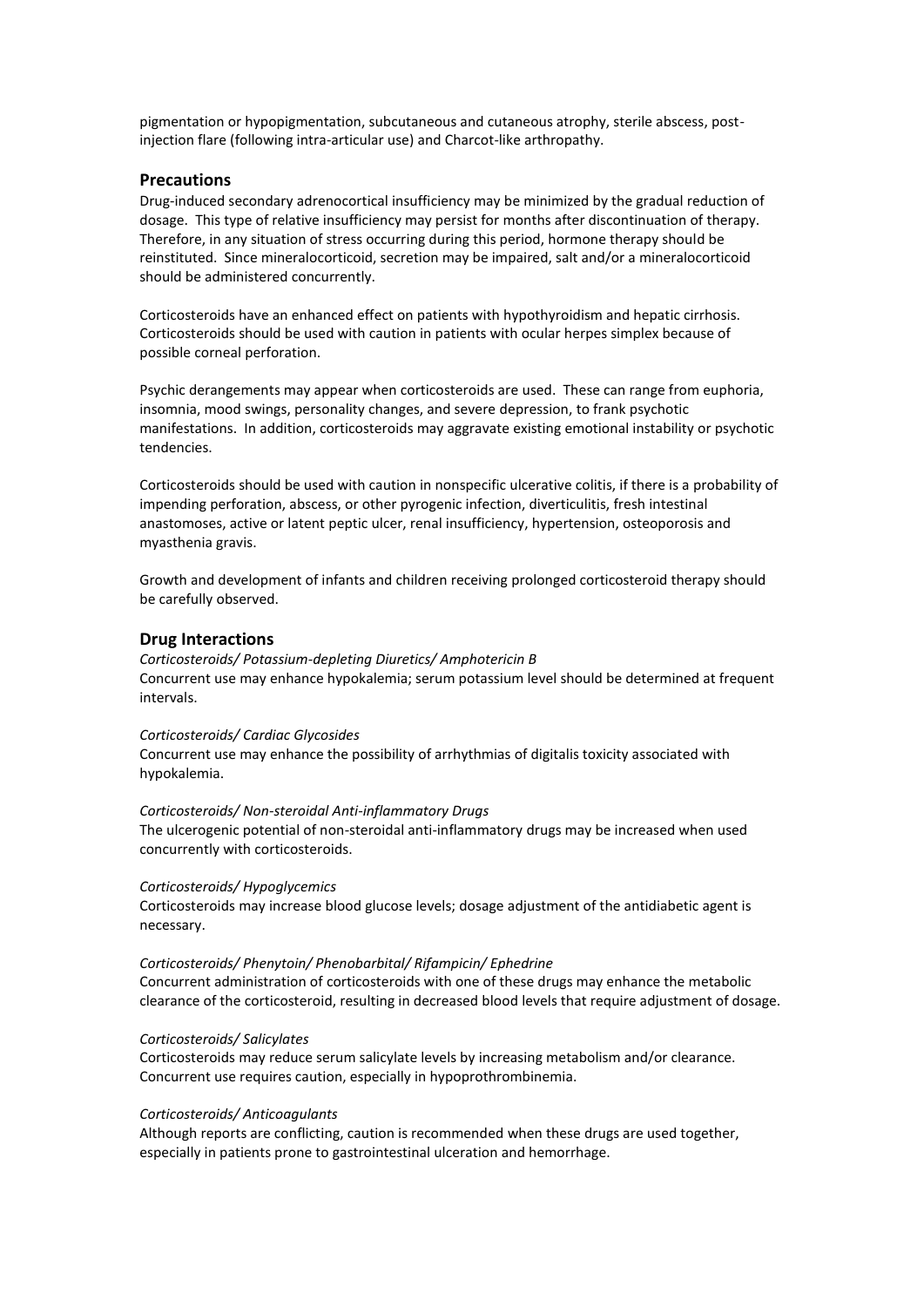### **Diagnostic Interference**

Urine glucose and serum cholesterol levels may be increased. Decreased serum levels of potassium, triiodothyronine (T3), and a minimal decrease of thyroxin (T4) may occur. Thyroid 131I uptake may be decreased.

Corticosteroids may affect the nitroblue-tetrazolium test for bacterial infection and produce falsenegative results. False negative results in the dexamethasone suppression test (DST) in patients being treated with indomethacin have been reported. Therefore, DST results should be interpreted with caution in these patients.

## **Dosage and Administration**

Parenteral drug products should be inspected visually for particulate matter and discoloration prior to administration, whenever solution and container permit. Dosage requirements are variable, and must be individualized based on the disease and the response of the patient.

### **Decort 4 mg I.V. and I.M. Injection**

The initial, dose of Decort injection varies from 0.5-9 mg a day, depending on the disease being treated. In less severe diseases, doses lower than 0.5 mg may suffice, while in severe diseases, doses higher than 9 mg may be required. The initial dosage should be maintained or adjusted until the patient's response is satisfactory. If a satisfactory clinical response does not occur after a reasonable period, use should be discontinued and the patient transferred to other therapy.

After a favourable initial response, the proper maintenance dosage should be determined by decreasing the initial dosage, in small amounts, to the lowest dosage that maintains an adequate clinical response.

Patients should be observed closely for signs that might indicate the necessity for dosage adjustment. These include changes in clinical status resulting from remissions or exacerbations of the disease, individual drug responsiveness, and the effect of stress (e.g. surgery, infection, and trauma). During stress, it may be necessary to temporarily increase dosage.

If the drug is discontinued after more than a few days of treatment, it should usually be withdrawn gradually.

#### *Cerebral Edema*

Decort injection is generally administered initially in a dosage of 10 mg I.V., followed by 4 mg, every 6 hours, I.M., until the symptoms of cerebral edema subside. Response is usually noted within 12-24 hours, and dosage may be reduced after 2-4 days and gradually discontinued over a period of 5-7 days. For palliative treatment of patients with recurrent or in operable brain tumours, maintenance therapy with 2 mg, 2-3 times a day, may be effective.

#### *Intra-articular, Intralesional and Soft Tissue Injection*

Intra-articular, intralesional and soft tissue injections are generally employed when the affected joints or areas are limited to one or two sites. Dosage and frequency of injection varies, depending on the condition and the site of injection. The usual dose is 0.2-6 mg. The frequency usually ranges from once every 3-5 days to once every 2-3 weeks. Frequent intra-articular injections may result in damage to joint tissues.

# Some of the usual single doses are:

| -large joints             | $2-4$ mg | -small joints   | $0.8 - 1$ mg |
|---------------------------|----------|-----------------|--------------|
| -bursae                   | $2-3$ mg | -tendon sheaths | $0.4 - 1$ mg |
| -soft tissue infiltration | $2-6$ mg | -ganglia        | $1-2$ mg     |

#### **Decort 20 mg Ampoule**

Decort 20 mg injection, which is indicated for the adjunctive treatment of severe shock, must be given by I.V. administration only.